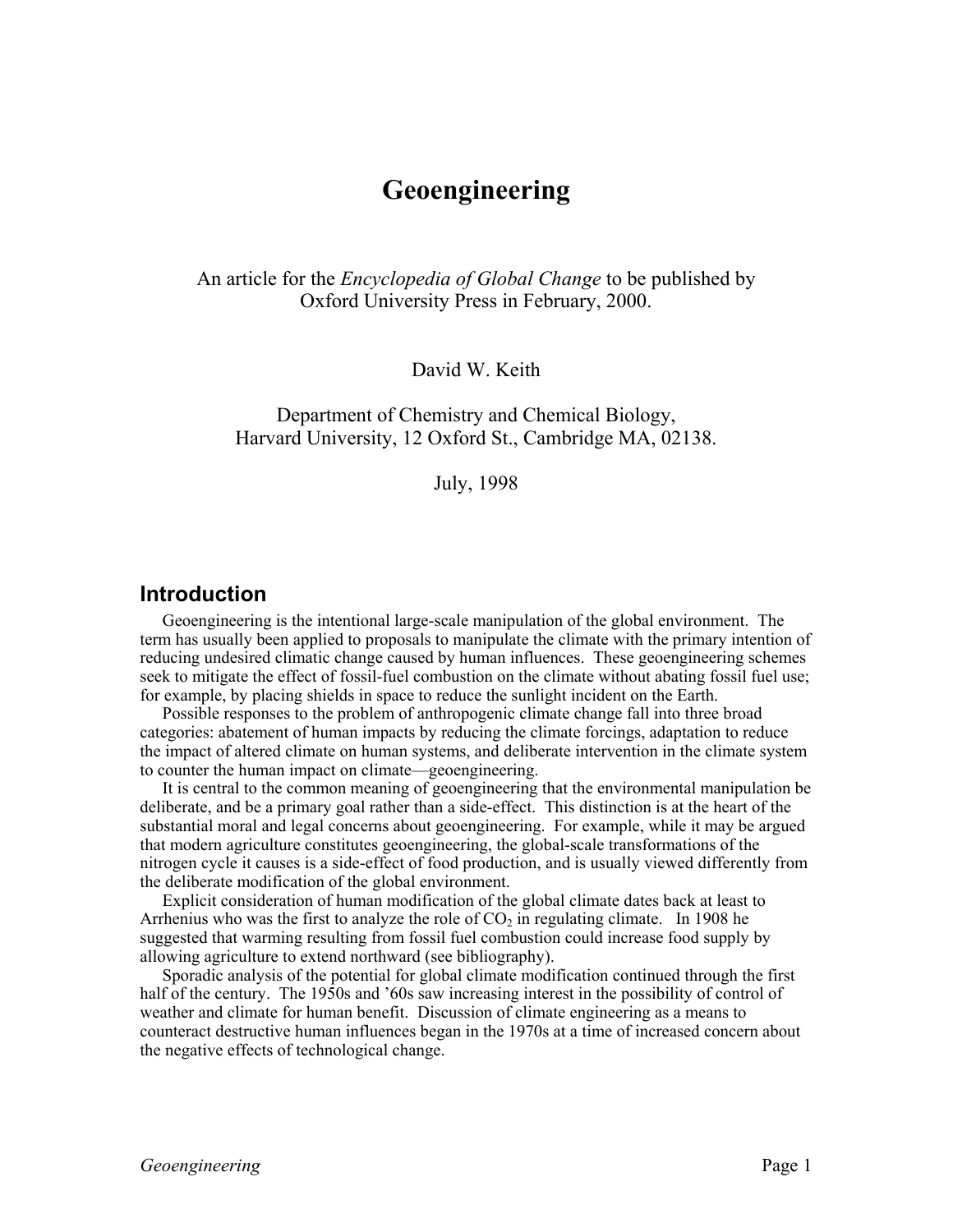## **Examples of Geoengineering Proposals**

Proposals to engineer the climate may be usefully classified by their mode of action. Most proposals to mitigate climate change do so by altering global energy fluxes through one of two strategies: increasing the amount of outgoing infrared radiation through reduction of atmospheric  $CO<sub>2</sub>$ , or decreasing the amount of absorbed solar radiation through an increase in albedo. The few proposals that fall outside this categorization typically involve modification of ocean currents (E.g., R.G. Johnson, "Climate Control Requires a Dam at the Strait of Gibraltar." EOS (78 (1997): 277-281). Although not considered further in this article, geoengineering has occasionally been proposed for non-climatic problems such as ozone depletion.

Albedo modification schemes aim to offset the effect of increasing  $CO<sub>2</sub>$  on the global radiative balance, and thus on average surface temperatures. An albedo change of  $\sim$ 1.5% is needed to offset the effect of doubled CO2. Even if perfect compensation of the radiative balance could be achieved, the resulting climate would still be significantly altered. The climate changes would result from changed vertical and latitudinal distributions of atmospheric heating. In addition, the increase in CO<sub>2</sub> would have substantial effects on plant growth independent of its effect on climate. These effects cannot be offset by an increase in albedo.

The remainder of this section sketches five geoengineering schemes selected to survey the wide range of risk and cost involved. Table 1 summarizes various geoengineering schemes.

#### *Stratospheric Aerosols*

Aerosols influence radiative fluxes either directly by optical scattering and re-radiation, or indirectly by increasing the albedo and lifetime of clouds. It appears that anthropogenic sulfate aerosols may currently influence the global radiation budget by  $\sim$ 1 Wm<sup>-2</sup>—enough to counter much of the effect of increased  $CO<sub>2</sub>$ . Budyko (see bibliography) was the first to suggest increasing the albedo by injecting  $SO<sub>2</sub>$  into the stratosphere where it would mimic the action of large volcanoes on the climate. The injection of about 10 teragrams per annum into the stratosphere would roughly counter the effect of doubled  $CO<sub>2</sub>$  on the global radiative balance. Several technologically straightforward alternatives exist for injecting the required sulfate into the stratosphere at a trivial cost compared to other methods of climate modification (see the NAS report in the bibliography).

The most serious problem with this scheme may be the effect of the aerosols on atmospheric chemistry. The Antarctic ozone hole has clearly demonstrated the complexity of chemical dynamics in the stratosphere and the resulting susceptibility of ozone concentrations to aerosols. Recent elaborations of this scheme have focused on tailoring the scattering properties of the particles, and on choosing particles that might be chemically inert. Depending on the size of particles used, the aerosol layer might cause significant whitening of the daytime sky. Such whitening is one of the classic valuation problems posed by geoengineering: How much is a blue sky worth?

#### *Space-Based Shields*

The possibility of shielding the earth with orbiting mirrors is the most technologically extravagant geoengineering scheme. While expensive, it has clear advantages over other geoengineering options. Because solar shields effect a "clean" alteration of the solar constant, their side effects would be both less significant and more predictable than for other albedo modification schemes. Assuming that the shields were steerable, their effect could be eliminated at will. Additionally, steerable shields might be used to direct radiation at specific areas offering the possibility of weather control.

Most discussion of solar shields has assumed that they would be placed in low-earth orbit; however, such shields act as solar sails and would be rapidly pushed out of orbit by the sunlight they were designed to block. This problem was recognized by Seifritz (see bibliography) who proposed using a single ~2000 km-radius shield at the Lagrange point between the Earth and Sun. Such a shield would be stable with weak active control.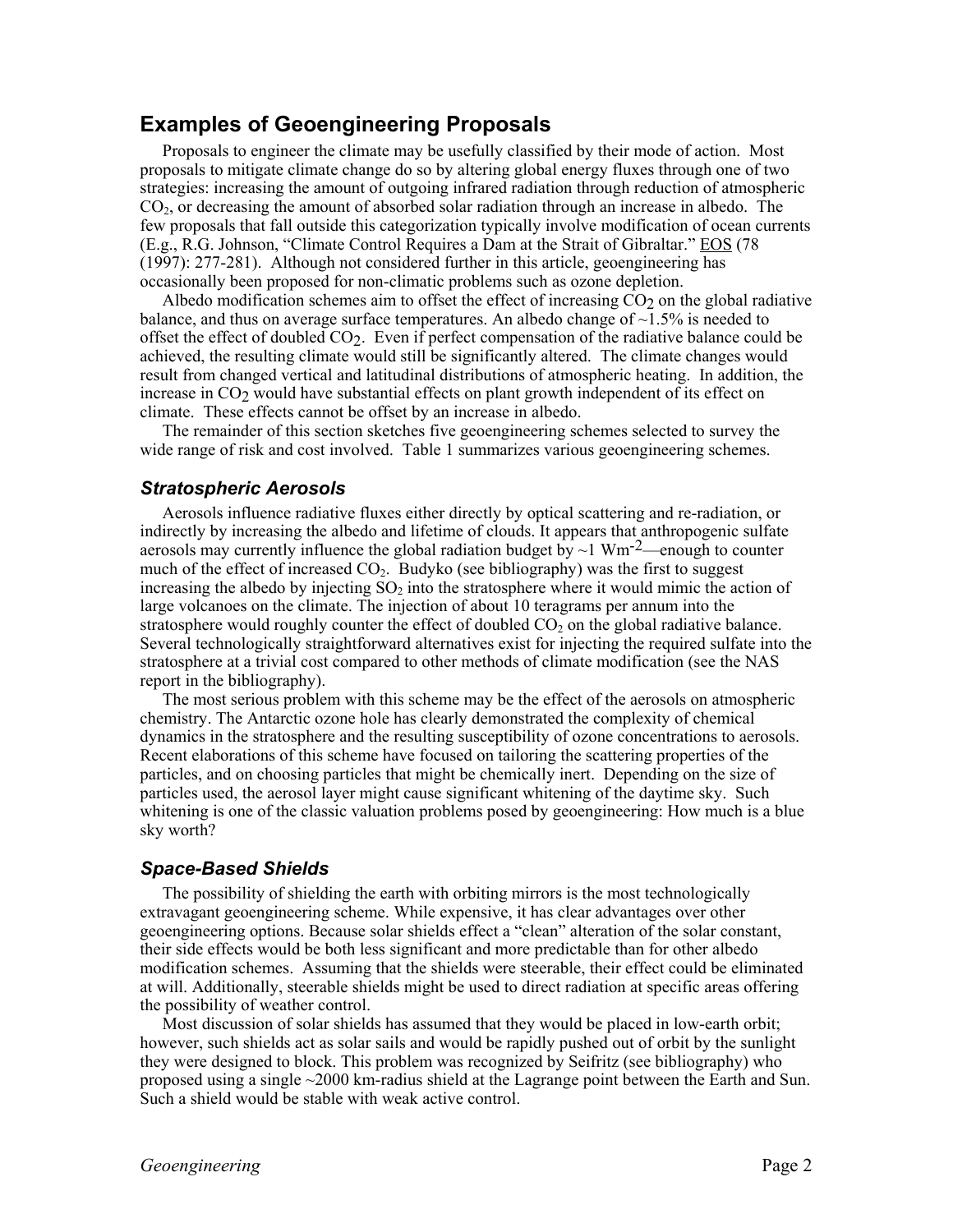A rough estimate of the cost can be made by assuming that it is dominated by the cost of lifting the required mass to orbit. Detailed estimates of the minimum required mass densities can be found in the solar-sail literature. They range from 2 to 10 gm  $m<sup>2</sup>$  (including support structures). The mass of a system required to reduce solar flux by 1.5% is 1 to 5 teragrams. (N.B., a recent proposal aims to radically reduce the required mass by use of fine mesh with tailored optical scattering properties.) The current cost of launching payloads to orbit is about \$20 per gram. However, given economies of scale—which would certainly apply here—it is argued that launch costs could be substantially lower.

## *Sequestration of CO2 from fossil fuel combustion*

The climatic impact of fossil energy use may be reduced by capturing the resulting carbon and sequestering it away from the atmosphere. Carbon can be captured from fossil fuels by separating  $CO<sub>2</sub>$  from products of combustion or by reforming the fuel to yield a hydrogenenriched fuel stream for combustion and a carbon enriched stream for sequestration. The linked technologies of separation and sequestration are often called "carbon management." During the 1990's, a broad-based research program in carbon management has emerged, and has demonstrated substantial progress in the necessary technologies, and improved understanding of the potential for geologic and oceanic  $CO<sub>2</sub>$  sequestration. Driven by concerns over climatic change, large scale sequestration of  $CO<sub>2</sub>$  has already begun; Statoil of Norway is injecting  $CO<sub>2</sub>$ separated from natural gas into an aquifer beneath the North Sea. Other projects are planned, as are various pilot-scale sequestration experiments.

As carbon management emerges as a plausible near-term option for reducing  $CO<sub>2</sub>$  emissions, the degree to which it constitutes geoengineering is becoming controversial; with proponents contending that it is abatement, while opponents contend that it is geoengineering. In fact, carbon management occupies an ambiguous place in the conventional *abate/adapt/geoengineer* taxonomy outlined above. The term geoengineering was coined in the early 1970s by Marchetti who proposed that  $CO<sub>2</sub>$  from combustion could be disposed of in the ocean. Oceanic sequestration would constitute a deliberate intervention into the carbon cycle. Thus is seems reasonable to label it geoengineering. However, proposed "zero emission" power plants, that would emit nothing to the atmosphere and would sequester their  $CO<sub>2</sub>$  emissions in stable geological formations, may be seen as a novel form of mitigation.

A large body of recent engineering studies have addressed the technical feasibility of capturing  $CO<sub>2</sub>$  from power plants and compressing it for sequestration in the ocean or underground. The rough consensus of the studies is as follows.

- For new power stations, the amortized additional cost of  $CO<sub>2</sub>$  capture and sequestration would raise electricity prices by 30 to 150%, a cost that is less than the current costs of non-fossil alternative energy sources such as solar.
- The costs would be substantially higher for retrofitting existing power plants.
- Most costs arise from the separation of  $CO<sub>2</sub>$  from other exhaust gases, rather than from its compression and sequestration.

Carbon may also be captured from fossil fuels by reforming them to produce hydrogen and  $CO<sub>2</sub>$ . If hydrogen was used as a primary energy carrier—a proposed route to large-scale decarbonization of the energy system—then the existing cost advantage of carbon management over non-fossil alternatives is augmented due to the technical advantages of thermochemical over electrochemical hydrogen production.

Carbon from fossil fuel combustion may be sequestered in geological formations or in the ocean. The options for geological sequestration may be summarized as follows. Three types of reservoirs have been seriously considered: depleted oil and gas fields (global capacity  $\sim$  200-500 GtC), deep coal beds ( $\sim 100-200$  GtC), and deep saline aquifers ( $\sim 10^2$ -10<sup>3</sup> GtC). Questions remain about the long-term stability of these reservoirs, particularly oil and gas fields. In the remainder of this section we will focus on oceanic sequestration because it most clearly constitutes geoengineering.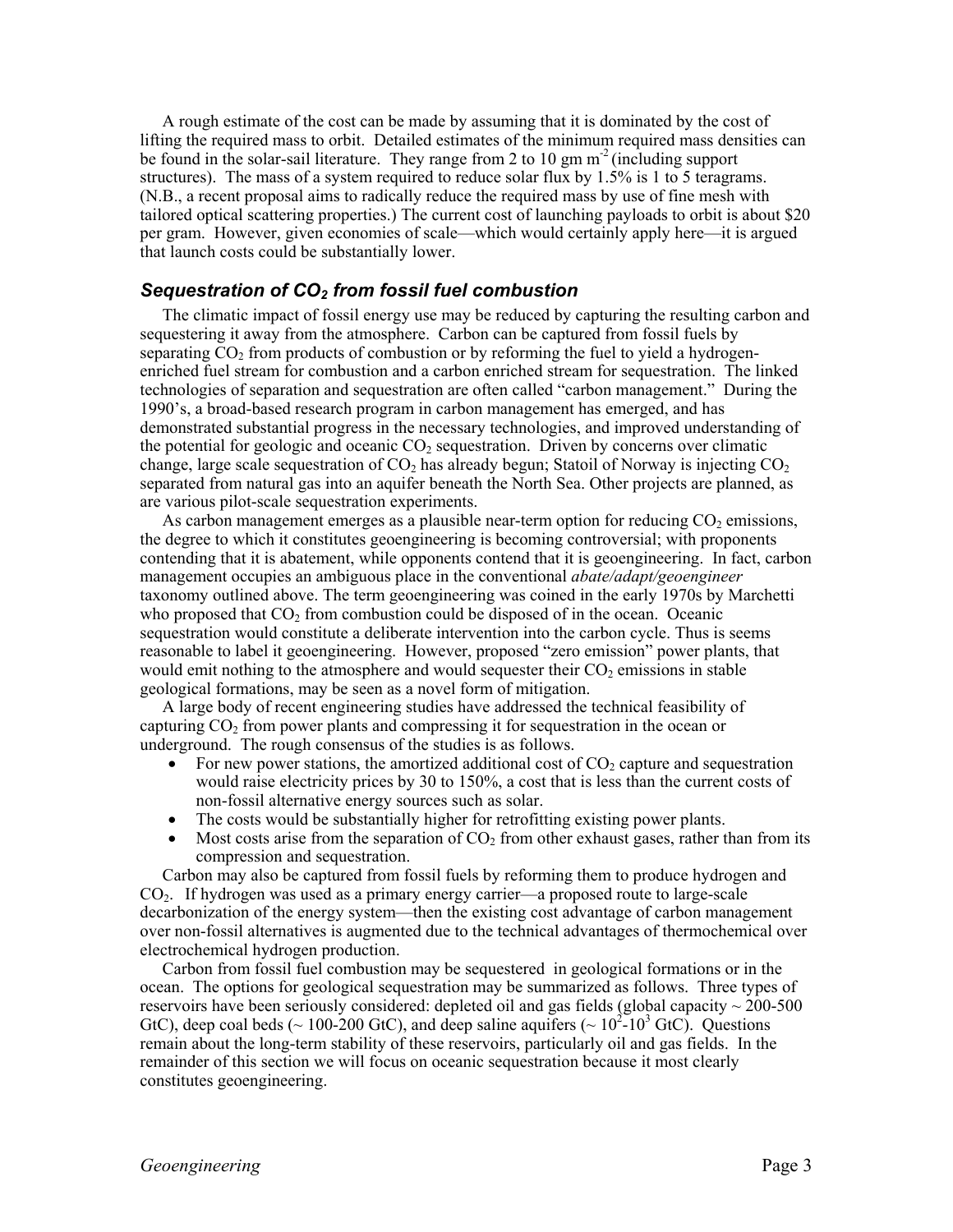One may view CO2-induced climate change as a problem of mismatched time-scales. It is due to the rate at which combustion of fossil fuels is transferring carbon from ancient terrestrial reservoirs into the comparatively small atmospheric reservoir. When  $CO<sub>2</sub>$  is emitted to the atmosphere, atmosphere-ocean equilibration transfers ~80% of it to the oceans with an exponential time-scale of  $\sim$ 300 yr. The atmospheric remaining CO<sub>2</sub> is removed on much longer time-scales. Injecting  $CO<sub>2</sub>$  into the deep ocean accelerates this equilibration, reducing peak atmospheric concentrations. The efficiency of equilibration depends on the location and depth of injection. For example, injection at  $\sim$ 700 m depth into the Kuroshio current off Japan would result in much the  $CO<sub>2</sub>$  being returned to the atmosphere in  $\sim$ 100 years, whereas injections that formed "lakes" of  $CO<sub>2</sub>$  in ocean trenches would more efficiently accelerate equilibration of the  $CO<sub>2</sub>$  with the deep-sea calcium carbonate reservoirs.

The dynamic nature of the marine carbon cycle precludes defining a unique static capacity, as may be done for geological sequestration. Depending on the increase in mean ocean acidity that is presumed acceptable, the capacity is of order  $\sim 10^3$ -10<sup>4</sup> Gigatons of Carbon (GtC), much larger than current anthropogenic emissions of  $\sim$  6 GtC per year.

In considering the implications of oceanic sequestration one must note that—depending on the injection site—about 20% of the carbon returns to the atmosphere on the ~300 yr time-scale. Supplying the energy required for separating, compressing, and injecting the  $CO<sub>2</sub>$  required that more fossil fuel must be used than would be needed if the  $CO<sub>2</sub>$  was vented to the atmosphere. Thus, while oceanic sequestration can reduce the peak atmospheric concentration of  $CO<sub>2</sub>$  caused by the use of a given amount of fossil-derived energy, it increases the resulting atmospheric concentrations on time-scales greater than  $\sim$  500 yr.

#### *Ocean Surface Fertilization*

Carbon could be removed from the atmosphere by fertilizing the "biological pump" which maintains the disequilibrium in  $CO<sub>2</sub>$  concentration between the atmosphere and deep ocean. The net effect of biological activity in the ocean surface is to bind phosphorus, nitrogen, and carbon into organic detritus in a ratio of  $\sim$ 1:15:130 (this includes the carbon removed as CaCO<sub>3</sub>) until all of the limiting nutrient—usually phosphorus—is exhausted. The detritus then falls to the deep ocean providing the pumping action.

A simple interpretation of this ratio suggests that adding phosphate to the ocean surface should remove  $CO<sub>2</sub>$  from the atmosphere-ocean surface system in a molar ratio of  $\sim$ 130:1. This first order model of the biology ignores the phosphate-nitrate balance. Adding phosphate to the system without adding nitrate would only remove carbon in this ratio if the ecosystem shifted to favor nitrogen fixers.

In some areas of the southern oceans the limiting nutrient may be iron, for which the molar ratio Fe:C in detritus is  $\sim$ 1:10000, implying that iron may be a very efficient fertilizer of oceansurface biota. This idea has received considerable attention and has stimulated some valuable research. Iron fertilization has been demonstrated *in situ*, but is not clear that sustained carbon removal is realizable.

Ocean fertilization would have significant side effects. For example, it might decrease dissolved oxygen with consequent increased emissions of methane—a greenhouse gas.

#### *Afforestation*

Large-scale forest management or afforestation for the purpose of removing atmospheric  $CO<sub>2</sub>$ is a form of geoengineering. (Note that this definition is unavoidably fuzzy; e.g., it may not be appropriate to consider afforestation for a mix of purposes as geoengineering.)

It appears that temperate-zone northern-hemisphere forests already capture a significant amount  $(-10 \text{ to } 20\%)$  of fossil fuel carbon. Uncertainty about the dynamics of carbon in forest ecosystems limits our ability to predict their response to climatic change and increasing  $CO<sub>2</sub>$ ; in particular, it is uncertain whether such changes would accelerate or reverse the sequestration of carbon in forests. Capturing a substantial fraction of fossil fuel carbon would require intensive management of forests on a very large scale. For example, fast growing forests of young trees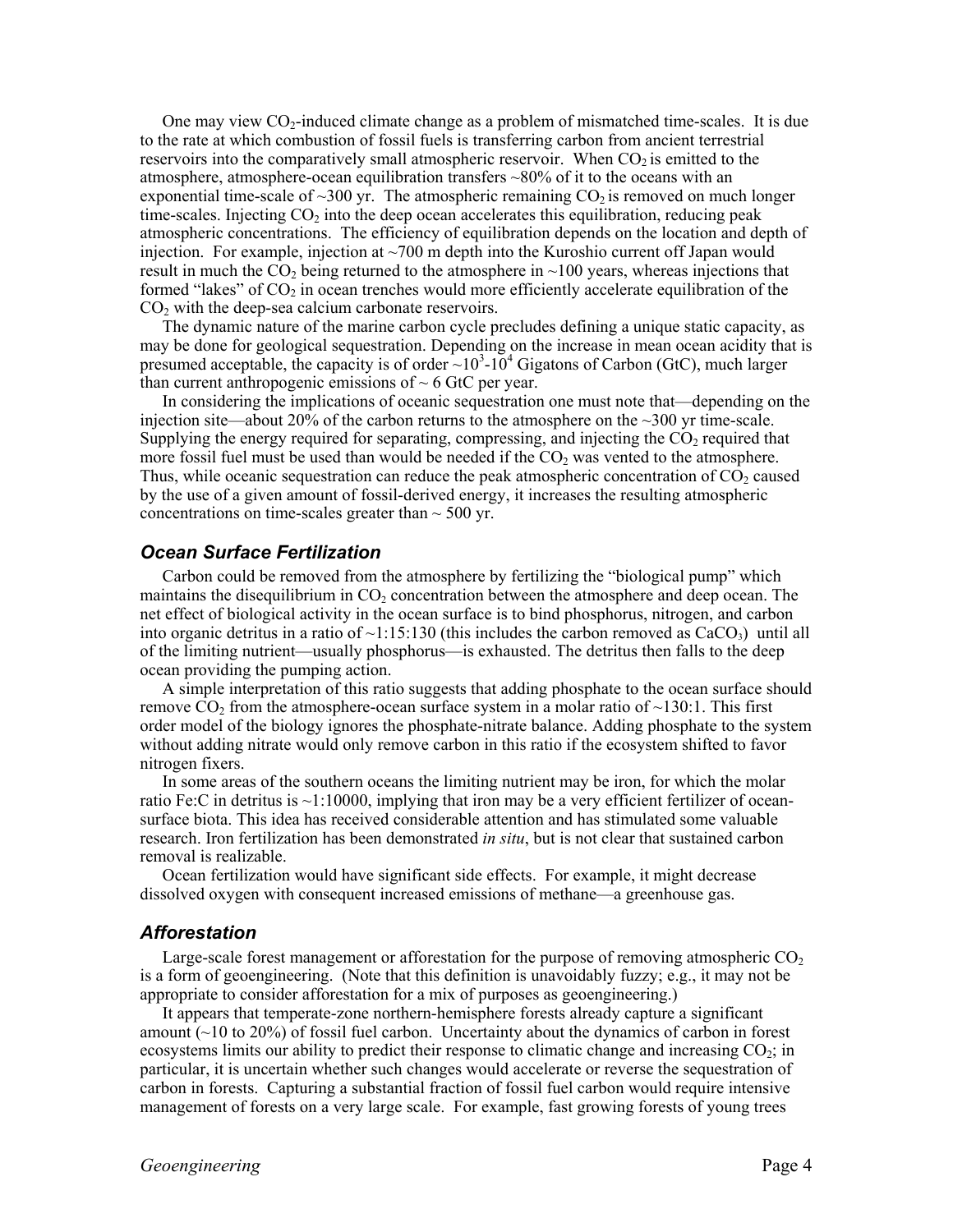can capture  $\sim$  5 tons C/ha-yr under optimal conditions. To capture the full anthropogenic CO<sub>2</sub> emissions about  $10^9$  hectares would be required—roughly the current global area of managed forest. In order to capture carbon continuously at this rate it would be necessary to dispose of the trees so that their carbon could not return to the atmosphere. Fertilization would be required to replace the nutrients removed with the trees. Intensive forest management on this scale would have a substantial impact on forest ecosystems.

## **Evaluating Geoengineering**

Most discussion of geoengineering has focused on assessments of technical feasibility and approximate cost. However, it is probable that issues of risk, politics, and ethics will prove more decisive factors in real choices about implementation. This is true both because of the strong negative reactions often provoked by most geoengineering proposals, and because many geoengineering schemes are inexpensive relative to abatement or adaptation.

## *Economics and Risk Analysis*

### Naive Cost Benefit Analysis

The simplest economic metric for geoengineering is to compute the "cost of mitigation"—the ratio of cost to the amount of mitigation effected (typically measured in dollars per ton of carbon emission mitigated). This measure permits comparison between geoengineering schemes and between geoengineering and the abatement of emissions. Table 1 includes the cost of mitigation for various schemes. The costs are highly uncertain. For albedo modification schemes additional uncertainty is introduced by the somewhat arbitrary conversion from albedo change to equivalent reduction in  $CO<sub>2</sub>$ .

Examination of the cost of mitigation reveals that it varies by more than two orders of magnitude between various schemes, and that for some (e.g., stratospheric aerosols) the costs are very low compared to either abatement or adaptation. However, such direct cost comparisons have little meaning given the very large differences in the non-monetary aspects of these responses to climate change; e.g., risk of side effects, certainty of effect, and social distribution of cost.

### Geoengineering as a Fallback Strategy

Focusing on the marginal cost of mitigation permits a more meaningful comparison between geoengineering and abatement. Although the cost of mitigation is uncertain, there is much less doubt about how the cost of mitigation scales with the degree of mitigation required. While econometric and technical methods for estimating the cost of moderate abatement differ radically, both agree that costs will rise steeply if we want to abate  $CO<sub>2</sub>$  emissions by more than 50%. In sharp contrast, some geoengineering schemes (e.g., albedo modification) have marginal costs that, while highly uncertain, are roughly independent of, and may even decrease with, the amount of mitigation effected. Other schemes (e.g.,  $CO_2$  sequestration) have marginal costs that are initially higher than abatement, but that rise more slowly. These relationships are illustrated in Figure 1.

Geoengineering may serve as a fallback strategy by putting an upper bound on the costs of mitigation should climate change be more severe than we expect. In this context a fallback strategy must either be more certain of effect, faster to implement, or provide unlimited mitigation at fixed marginal cost. Various geoengineering schemes meet each of these criteria. The notion of geoengineering as a fallback option provides a central—or perhaps the only justification for taking large-scale geoengineering seriously. A fallback strategy permits more confidence in adopting a moderate response to the climate problem: without fallback options a moderate response is risky given the possibility of a strong climatic response to moderate levels of fossil-fuel combustion.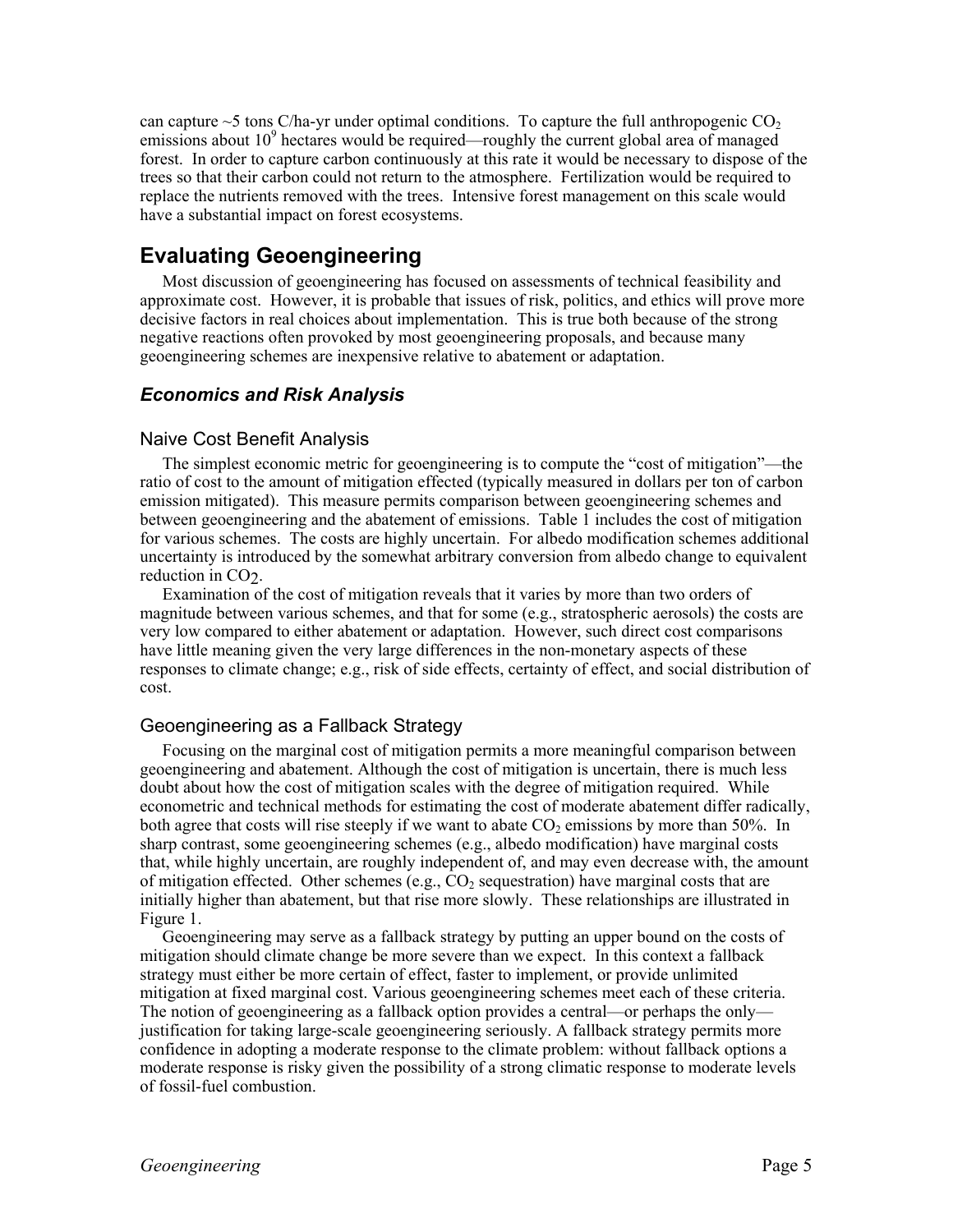#### Risk Assessment

Questions about the advisability of geoengineering revolve around risk: risk of failure and risk of side effects. Climate prediction is too uncertain to allow quantitative assessment of risk. However, if a geoengineering scheme works by imitating a natural process, we can make a qualitative risk assessment by comparing the magnitude of the engineered effect with the magnitude and variability of the natural process, and then assume that similar perturbations entail similar results. For example, the amount of sulfate released into the stratosphere as part of a geoengineering scheme and the amount released by a large volcanic eruption are similar. We may estimate the magnitude of stratospheric ozone loss by analogy.

Even crude qualitative estimates of risk can give insight into the relative merits of various geoengineering schemes when considered in conjunction with other variables. Table 2 illustrates this with a comparison of risk and cost.

#### *Political Considerations*

The cardinal political reality of geoengineering is that unlike other responses to climate change (e.g., abatement or adaptation) geoengineering could be implemented by one or a few countries acting alone. Various political concerns arise from this fact with respect to security, sovereignty, and liability; they are briefly summarized below.

Some geoengineering schemes raise direct security concerns; solar shields, for example, might be used as offensive weapons. A more subtle but perhaps more important security concern arises from the growing links between environmental change and security. Whether or not they were actually responsible, the operators of a geoengineering project could be blamed for harmful climatic events that could plausibly be attributed—by an aggrieved party—to the geoengineering. Given the current political disputes arising from issues such as the depletion of fisheries and aquifers, it seems plausible that a unilateral geoengineering project could lead to significant political tension.

In general, international law has little bearing on geoengineering. However, Bodansky (1996) points out that several specific proposals may be covered by existing laws; for example, the fertilization of Antarctic waters would fall under the Antarctic Treaty System, and the use of space-based shields would fall under the Outer Space Treaty of 1967.

As in the current negotiations under the Framework Convention on Climate Change, geoengineering would raise questions of equity. In this case geoengineering might simplify the politics. As Tom Schelling (1996) pointed out, geoengineering "… totally transforms the greenhouse issue from an exceedingly complicated regulatory regime to a simple —not necessarily easy but simple—problem in international cost sharing."

One must note that not all geoengineering schemes are amenable to centralized implementation. For example, carbon management requires diffuse implementation at the manifold sources of fossil fuel combustion.

#### *Ethics*

Discussion of geoengineering commonly elicits strong negative reactions. Within the policy analysis community, for example, there has been vigorous debate about whether discussion of geoengineering should be included in public reports that outline possible responses to climate change. Fears have been voiced that its inclusion in such reports could influence policy makers to take it too seriously, and perhaps to defer action on abatement given knowledge of geoengineering as an alternative (see Schneider (1996) for discussion of the debate over geoengineering in the 1992 NAS panel). While these concerns are undoubtedly serious and substantive, it is difficult to disentangle their various roots and, in particular, to separate pragmatic from ethical concerns.

Many of the objections to geoengineering that are cited as "ethical" have an essentially pragmatic basis. Three common ones are: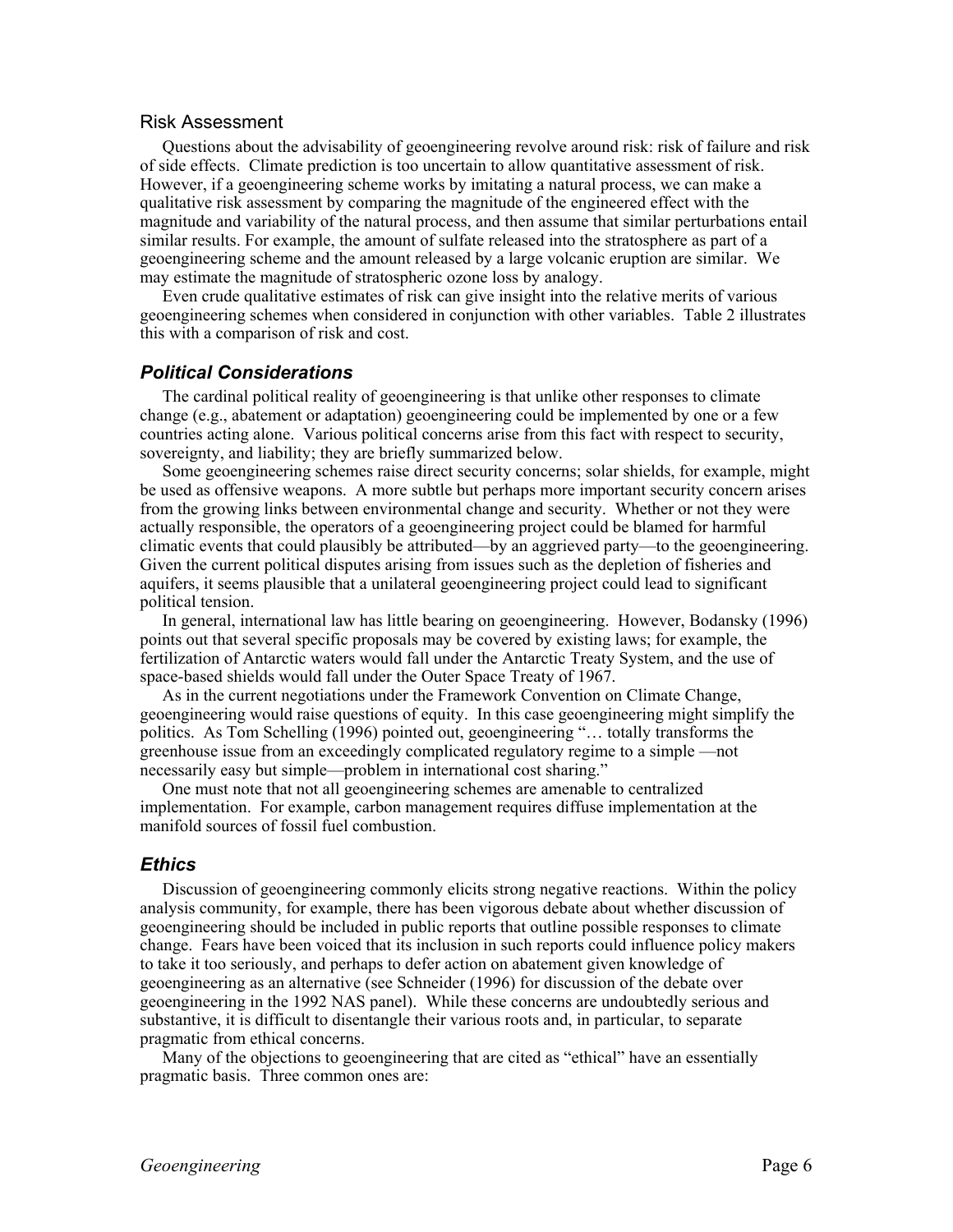- The slippery slope argument. If we choose geoengineering solutions to counter anthropogenic climate change, we open the door to future efforts to systematically alter the global environment to suit humans. This is a pragmatic argument, because in the future we will be a free as we are now to choose to what extent we wish to geoengineer. An ethical argument must define why such large-scale environmental manipulation is bad, and how it differs from what humanity is already doing.
- The kluge argument. Geoengineering is a 'technical fix', 'kluge', or 'end-of-pipe solution.' Rather than attacking the problems caused by fossil fuel combustion at their source, geoengineering aims to add new technology to counter their side-effects. Such solutions are commonly viewed as inherently undesirable—but not for ethical reasons.
- The unpredictability argument. Geoengineering entails 'messing with' a complex, poorly understood system: since we cannot reliably predict results its unethical to geoengineer. Because we are already perturbing the climate system with consequences that are unpredictable, this argument depends on the notion that intentional manipulation is inherently worse than manipulation that occurs as a side-effect.

One may analyze geoengineering using common ethical norms; for example, one could consider the effects of geoengineering on intergenerational equity, or on the rights of minorities (e.g., the inhabitants of low-lying countries). However, these modes of analysis say nothing unique about geoengineering, and could be applied in a similar manner to many other technological choices. Some people would argue that such analysis fails to address a particular ethical abhorrence they feel about geoengineering and that we should look for an ethical analysis that addresses geoengineering in particular; e.g., an environmental ethic.

The simplest formulations of environmental ethics proceed by extension of common ethical principles that apply between humans. A result is "animal rights" in one of its variants; e.g., Regan (The Case for Animal Rights, University of California Press, Berkeley 1983). Such formulations locate "rights" or "moral value" in individuals. When applied to a large-scale decision such as geoengineering, an ethical analysis based on individuals reduces to a problem of weighing conflicting rights or utility. As with analyses that are based on more traditional ethical norms, such analysis has no specific bearing on geoengineering. Alternative, and more controversial, formulations of environmental ethics locate moral value in systems of individuals, such as a species or a biotic community (see for example Callicott, In defense of the Land Ethic, SUNY press, Albany 1989). It is plausible that such a formulation of environmental ethics could more directly address the ethics of geoengineering.

## **Bibliography**

### **Historical works concerning deliberate climate modification**

Arrhenius, S. Worlds in the Making. Harper, New York NY, 1908. Published 12 years after Arrhenius first calculated the effect of  $CO<sub>2</sub>$  on climate, this extraordinary general exposition of planetary science includes discussion of deliberate climate modification.

Budyko, M. I. Climatic Changes, American Geophysical Union, Washington DC, 1977. This wide-ranging treatment of the interrelationship of humans and climate discusses geoengineering using sulfates in the stratosphere. (Originally published in Russian in 1974; based on work from the mid 1960s)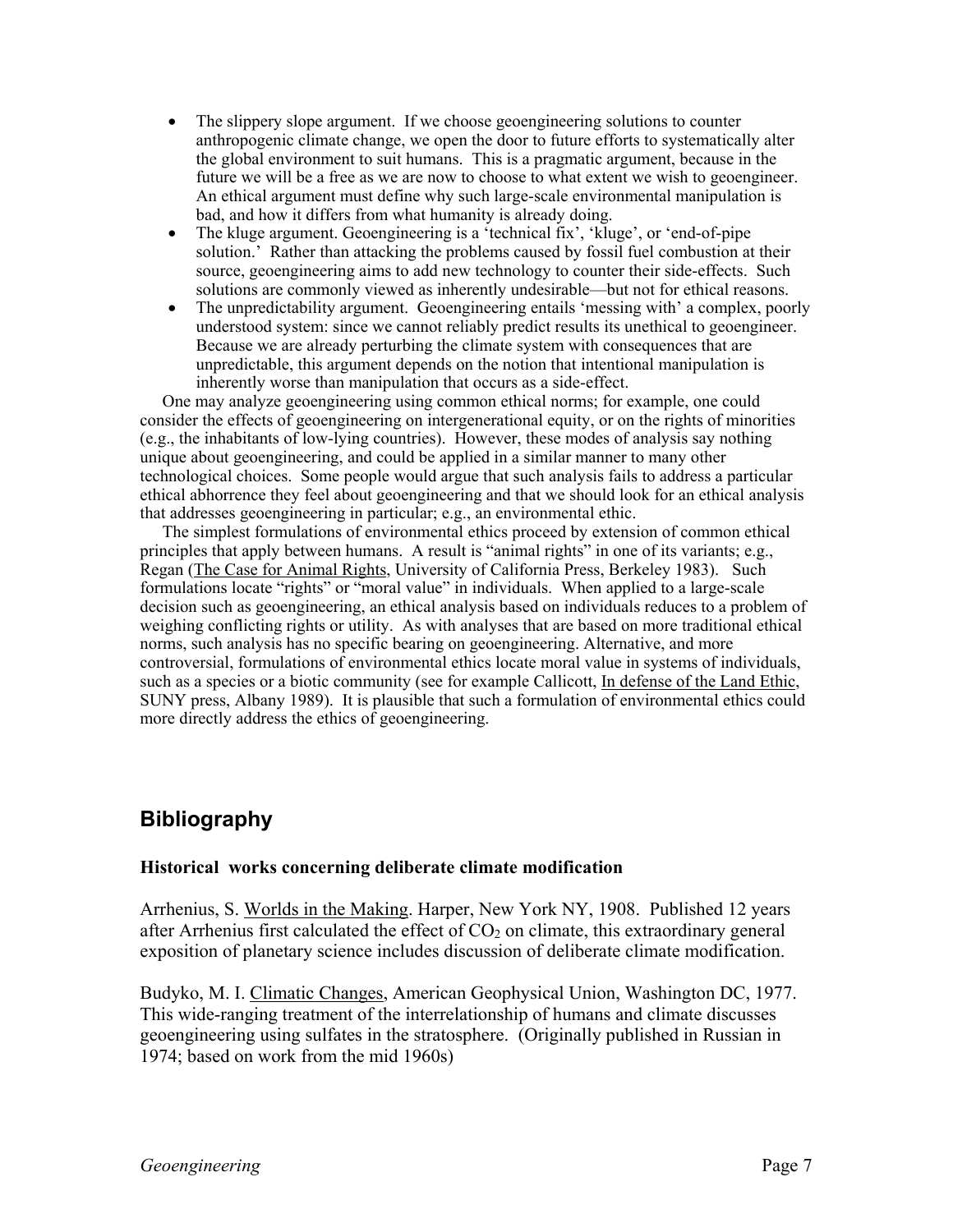Kellogg, W. W. and S. H. Schneider "Climate Stabilization: For Better or for Worse?." Science 186 (1974): 1163-1172. An early summary of various geoengineering schemes that discusses their uncertainty and their political ramifications.

Marchetti, C. "On geoengineering and the  $CO<sub>2</sub>$  problem." Climate Change 1 (1977): 59-68. The term geoengineering was coined in this paper.

### **General works on geoengineering**

Bodansky, D. "May we engineer the climate." Climatic Change 33 (1996): 309-321. A review of the legal implications of geoengineering.

Jamison, D. "Ethics and intentional climate change." Climatic Change 33 (1996): 323- 336. The only paper on the ethics of geoengineering.

Keith, D. W, and H. Dowlatabadi "Taking Geoengineering Seriously." Eos: Transactions of the American Geophysical Union 73 (1992): 289-293. A general review of geoengineering.

National Academy of Sciences. Policy Implications of Greenhouse Warming. National Academy Press, Washington DC, 1992. The chapter on geoengineering contains many detailed cost estimates.

Office of Technology Assessment. Changing by Degrees: Steps to Reduce Greenhouse Gases. OTA, Washington DC, report OTA-O-482, 1991. This report contains substantial treatment of geoengineering; particularly afforestation.

Schneider, S. H. "Geoengineeering: Could—or should—we do it." Climatic Change 33 (1996): 291-302. Contains a summary of the intellectual history of geoengineering.

Schelling, T. C. "The Economic Diplomacy of Geoengineering." Climatic Change 33 (1996): 303-307.

Watts, R. G. (Editor), Engineering Response to Global Climate Change, CRC press, Boca Raton FL, 1997. This book includes an up-to-date chapter on geoengineering.

#### **Works on specific geoengineering methods**

Dickinson, R. "Climate engineering: A Review of Aerosol Approaches to Changing the Global Energy Balance." Climatic Change 33 (1996): 279-290.

Martin, J. H. "Testing the iron hypothesis in ecosystem of the equatorial Pacific Ocean." Nature 371 (1994): 123-124.

Monastersky, R. "Iron versus the greenhouse." Science News 148 (1995): 220-222. A good review of iron fertilization for the non-specialist.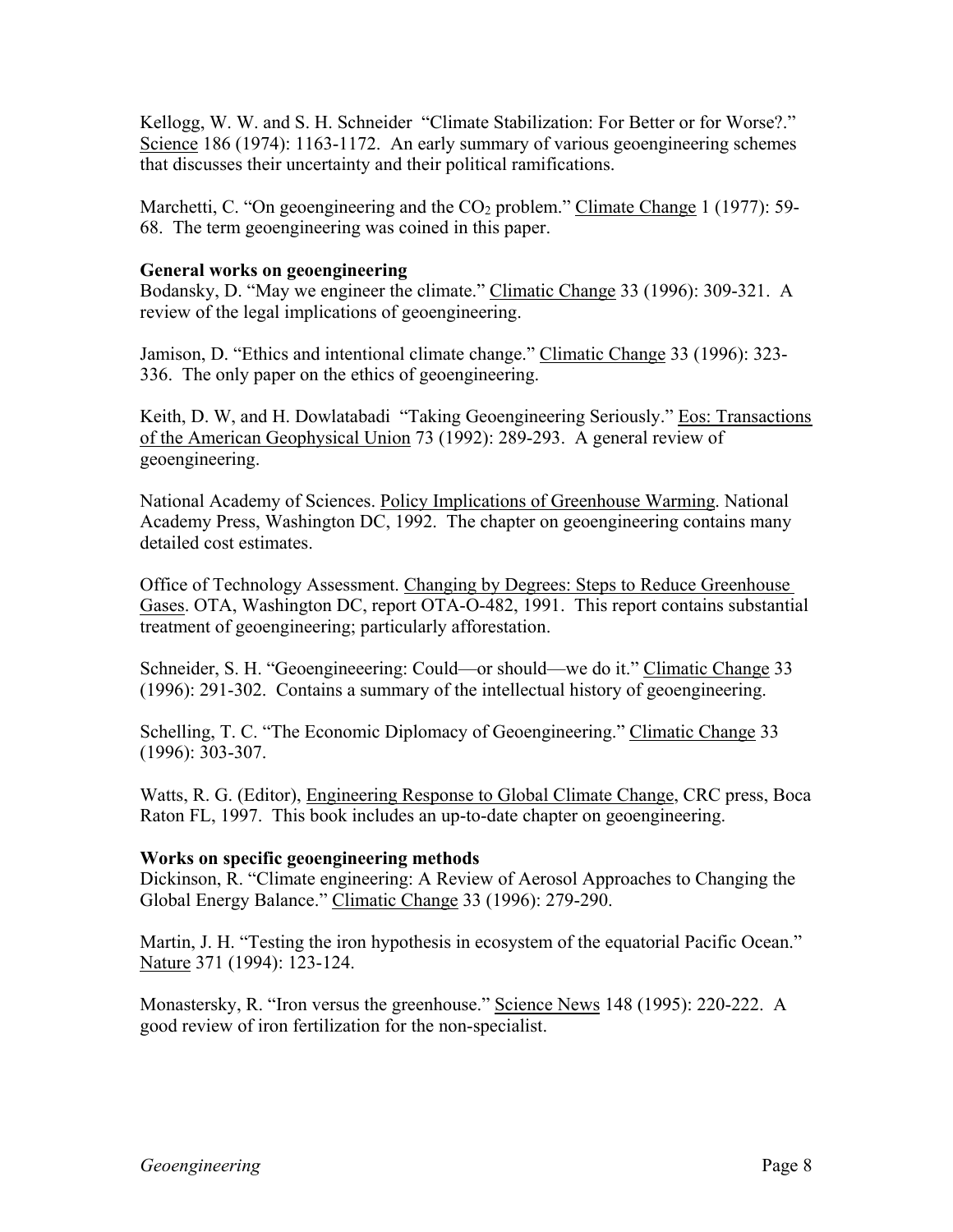Parson, E. A., and D. W. Keith "Fossil Fuels Without  $CO<sub>2</sub>$  Emissions: Progress, Prospects, and Policy Implications", Science (1998). A summary of recent developments in carbon sequestration.

"The Third International Conference on Carbon Dioxide Removal, Cambridge, September 1996." Supplement to Energy Conversion and Management 38 (1997). A large collection of papers that demonstrates the extraordinarily rapid advances in technical understanding of  $CO<sub>2</sub>$  disposal. See also the first two proceedings of this conference published in the same journal.

Seifritz, W. "Mirrors to Halt Global Warming?" Nature 340 (1989): 603. Describes a stable solar shield scheme that involves a large shield at the Legrange point.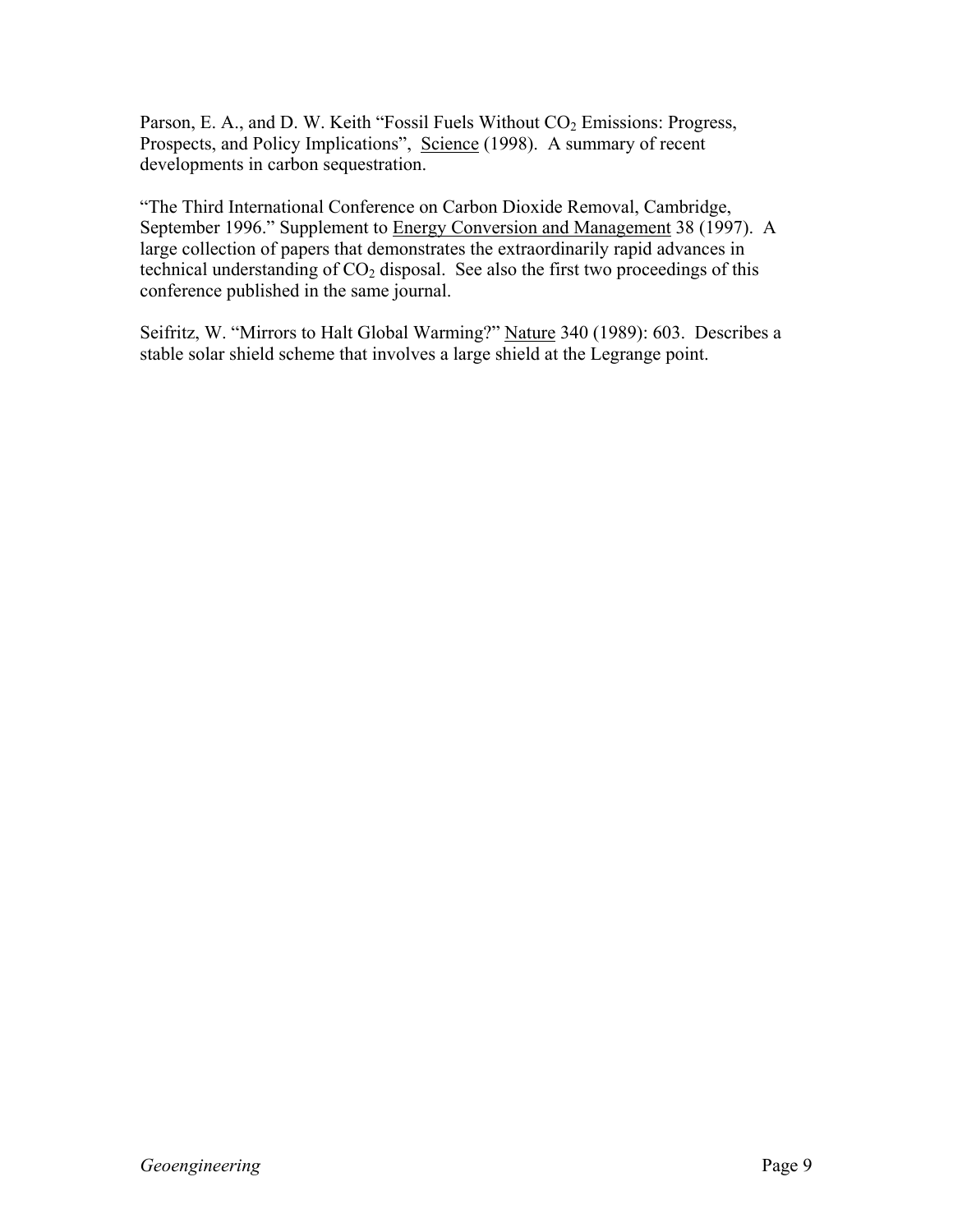| Geoengineering                                                                          |            |                                                                                                                                   |                                                                                                                     |                                                                                                                                                       |
|-----------------------------------------------------------------------------------------|------------|-----------------------------------------------------------------------------------------------------------------------------------|---------------------------------------------------------------------------------------------------------------------|-------------------------------------------------------------------------------------------------------------------------------------------------------|
| Scheme                                                                                  | $COM^*$    | <b>Technical Uncertainties</b>                                                                                                    | Risk of Side Effects                                                                                                | Non-Technical Issues                                                                                                                                  |
| Injection of $CO2$ into<br>the ocean.                                                   | $30 - 80$  | Costs are much better known<br>than for other geoengineering<br>schemes.<br>Moderate uncertainty about fate<br>of $CO2$ in ocean. | Low risk. Possibility of<br>damage to local benthic<br>community.                                                   | Like abatement this scheme is<br>local with costs associated<br>with each source. Potential<br>legal and political concerns<br>over oceanic disposal. |
| Injection of $CO2$<br>underground.                                                      | 30-80      | Cost are know as for $CO2$ in<br>ocean; less uncertainty about<br>geologic than oceanic storage.                                  | Very low risk.                                                                                                      | Is geologic disposal of $CO2$<br>geoengineering or a method of<br>emissions abatement?                                                                |
| Ocean fertilization<br>with phosphate                                                   | $1 - 3$    | Uncertain biology: can<br>ecosystem change its P:N<br>utilization ratio?                                                          | Moderate risk. Possible<br>oxygen depletion may cause<br>methane release. Changed<br>mix of ocean biota.            | Legal concerns: Law of the<br>Sea, Antarctic Treaty.<br>Liability concerns arising from<br>effect on fisheries; N.B.<br>fisheries might be improved.  |
| Ocean fertilization<br>with iron                                                        | $0.3 - 3$  | Uncertain biology: when is<br>iron really limiting?                                                                               | As above.                                                                                                           | As above.                                                                                                                                             |
| Intensive forestry to<br>capture carbon in<br>harvested trees.                          | $3 - 100$  | Uncertainty about rate of<br>carbon accumulation,<br>particularly under changing<br>climatic conditions.                          | Low risk. Intensive<br>cultivation will impact soils<br>and biodiversity.                                           | Political questions: how to<br>divide costs? Whose land is<br>used?                                                                                   |
| Solar shields to<br>generate an increase in<br>the Earth's albedo.                      | $10 - 100$ | Costs are large and highly<br>uncertain. Uncertainty<br>dominated by launch costs.                                                | Very low risk. However,<br>albedo increase does not<br>exactly counter the effect of<br>increased CO <sub>2</sub> . | Security, equity and liability if<br>system used for weather<br>control.                                                                              |
| Stratospheric SO <sub>2</sub> to<br>increase albedo by<br>direct optical<br>scattering. | << 1       | Uncertain lifetime of<br>stratospheric aerosols.                                                                                  | High risk. Effect on ozone<br>depletion uncertain. Albedo<br>increase is not equivalent to<br>$CO2$ mitigation.     | Liability: ozone destruction.                                                                                                                         |
| Tropospheric $SO2$ to<br>increase albedo by<br>direct and indirect<br>effects.          | < 1        | Substantial uncertainties<br>regarding, aerosol transport and<br>their effect on cloud optical<br>properties.                     | Moderate risk: unintentional<br>mitigation of the effect of<br>$CO2$ already in progress.                           | Liability and sovereignty<br>because the distribution of<br>tropospheric aerosols strongly<br>effects regional climate.                               |

Table 1. Summary comparison of geoengineering options. (\*) Cost of Mitigation (COM) is in dollars per ton of CO<sub>2</sub> emissions mitigated. While based on current literature, the estimates of risk and cost are the authors alone.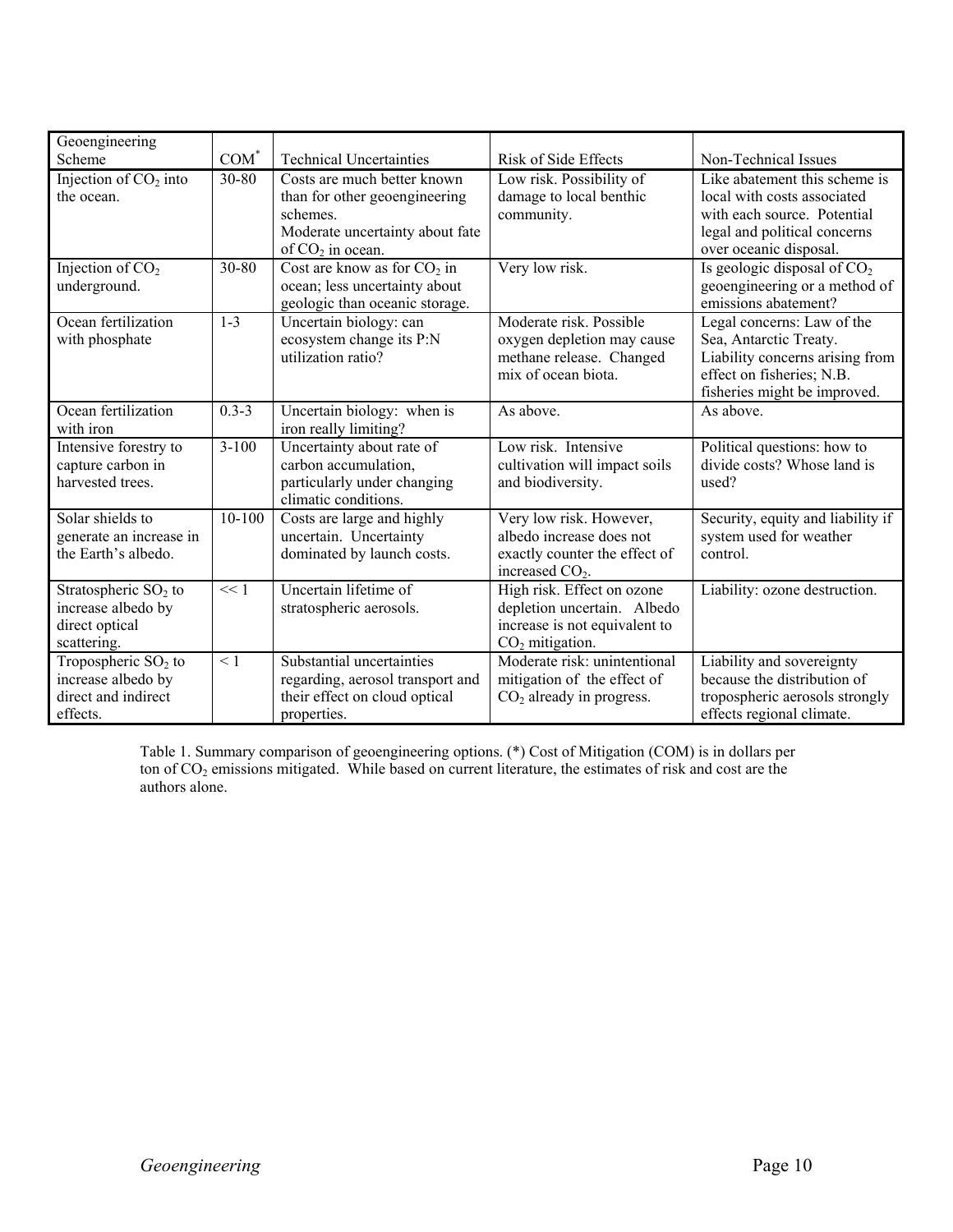

Figure 1. Schematic comparison between modes of mitigation. Conventional mitigation means any method other than geoengineering; e.g., conservation, fuel switching, or use of non-fossil energy sources. Albedo modification schemes (e.g., solar shields) have high initial capital costs, but can provide essentially unlimited mitigation at fixed marginal cost. Geoengineering by disposal of  $CO<sub>2</sub>$  costs more than conventional mitigation for small amounts of mitigation, but less than conventional mitigation if we require mitigation of all  $CO<sub>2</sub>$  emissions.